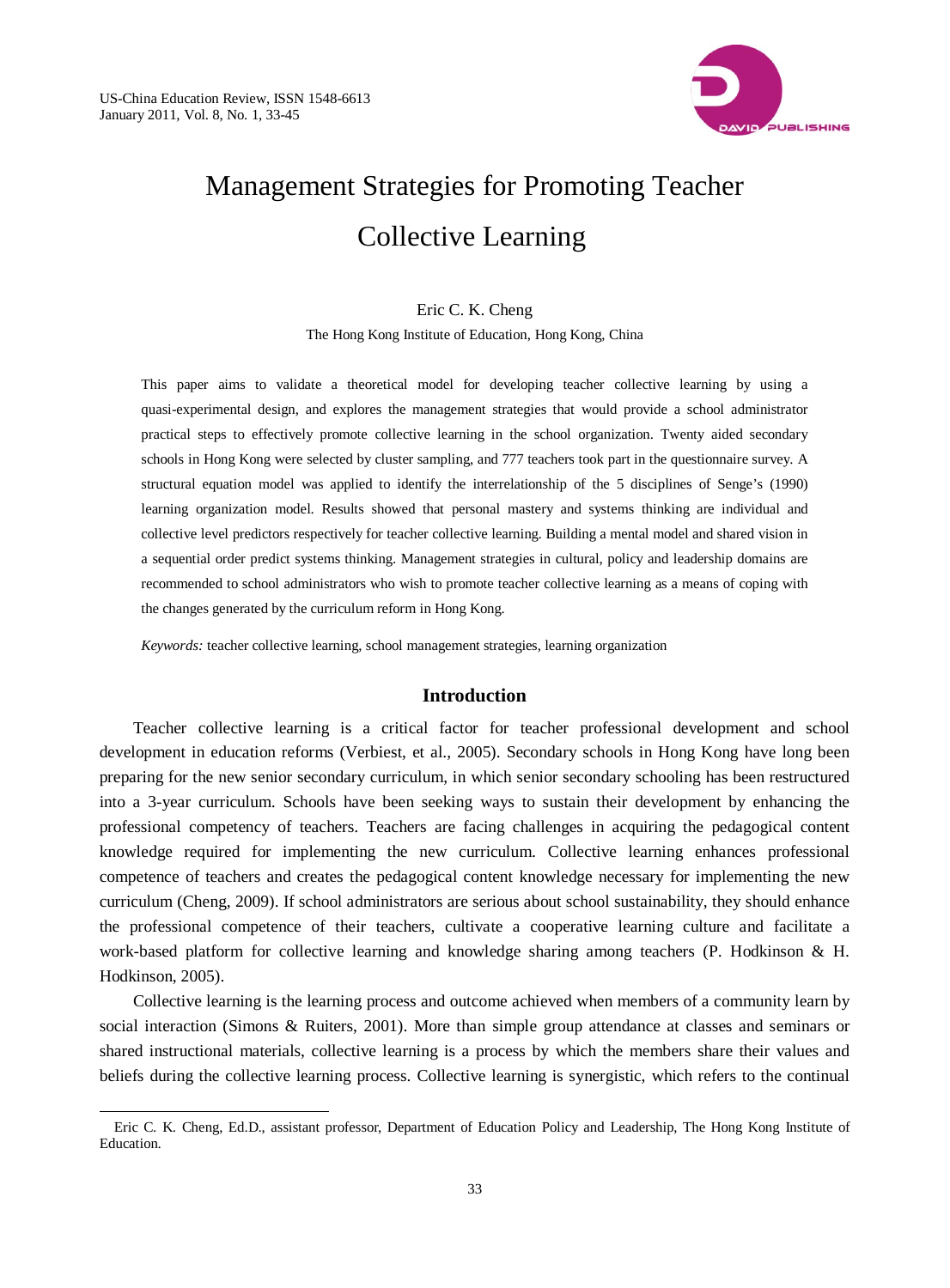enhancement of collective capacities and the improving of team effectiveness (Senge, 1990). With teacher collective learning, teachers are together able to suspend individual assumptions about their pedagogy. They are also able to engage in a free and open dialogue about the essence, nature, challenges and operations of their work. Teachers learn more effectively when they interact with others and learn together as a team. For this reason, collective learning is more important than individual learning.

Collective learning is important for both the school development and the individual professional development. School development and teacher collective learning depend on one another. Views on school improvement have made clear that the development and realization of policies and reforms in schools call for the collective learning of teachers (Verbiest, et al., 2005). These learning processes must be supported by the school administration to be successful. School administrators should seek ways to develop the professional competency of teachers and empower them to exercise their expertise to promote school development. Facilitating teacher collective learning in a school organization through strategic management is therefore critical to school development.

This study intends to construct an empirical teacher collective learning model and discuss the management strategies for promoting teacher collective learning in the context of Hong Kong secondary schools. Senge's (1990) model depicting 5 disciplines of organizational learning was adopted as the theoretical framework of this study. These 5 disciplines provide a conceptual framework for school administrators to practice their leadership and exercise management strategies that promote collective learning in their schools. Few empirical studies based directly on Senge's 5-discipline model of a learning organization have been conducted to explore the interrelationship among the disciplines. It is hoped that this research will provide certain insights for those schools that aim to create collective knowledge for tackling the challenges arising from the reform through teacher collective learning. The study contributes theoretically to the knowledge base of managing teacher collective learning by constructing an empirical model, and provides practical management strategies that shed light on steps which can be taken to develop schools into learning organizations.

# **Literature Review**

Collective learning refers to the continual enhancement of collective capacities and the improvement of team effectiveness (Senge, 1990). Learning is a process whereby a person or a group of people enhance their capacity to produce the results they want to produce. The pillar of a learning community is not individual learning, but collective learning. The only learning that matters is in groups, because the results produced by an organization are produced collectively. Knowledge that is generated at the collective level involves diffusion, dialogue, differentiation and deliberation among the various members of that group. This is very different from the personal knowledge and insights generated by an individual learning alone. However, collective learning cannot be completely separated from individual learning. It is also well recognized that individual learning does not guarantee collective learning. The mere compilation of the personal knowledge of community members is not collective learning. For effective collective learning to take place, members must suspend individual assumptions about their work and think together. When a decision is dictated by a single individual or oligarchy in a community, the knowledge thus generated cannot be labeled as collective, as no genuine learning and sharing has occurred.

#### **Five Disciplines for Collective Learning**

Senge (1990) defined organizational learning as a group of people continually enhancing their capacity to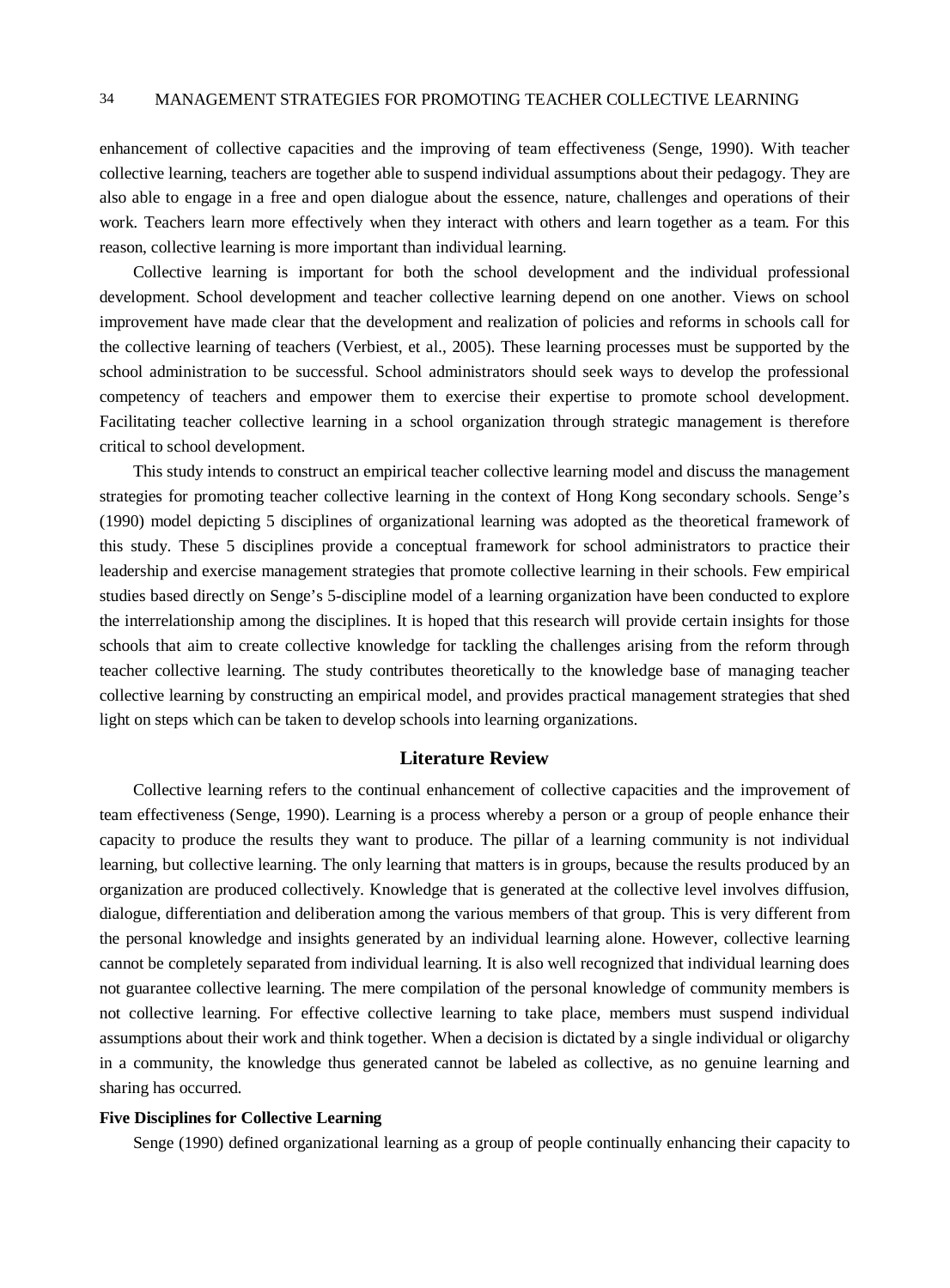create what they want to create. He defined a learning organization as one that possesses 5 core learning disciplines, namely, personal mastery, mental models, shared vision, team learning and systems thinking. The combination of these 5 disciplines forms a collective learning school organization. The meanings of the 5 disciplines of a learning organization (Senge, Ross, Smith, Roberts, & Kleiner, 1994, p. 6) are as follows:

(1) Personal mastery refers to the ability to continually focus one's energy on understanding the reality of the work. With personal mastery, members are willing to deepen their vision of the work and seek the reality and future of the work objectively. They are patient in their learning about the work;

(2) Mental model refers to the continual willingness to examine and re-examine the relevance and usefulness of one's mental models about the work at large and/or the particular area of one's work. Members effectively scrutinize their assumptions and generalizations about the work and leave these open to the scrutiny of others;

(3) Shared vision refers to the continual building of a consensus view of what the work should be and how it should be done. The essence of building a shared vision among teachers is in sustaining an on-going process that aims to inculcate in the whole school a sense of commitment, a desire to achieve recognized goals and to create a sense of ownership;

(4) Team learning implies the continual enhancing of collective capacities and the improving of team effectiveness (Senge, 1990). Organization members must be able to suspend individual assumptions about the work and think together. They must also engage in a free and open dialogue about the essence, nature, challenges and operations of their work;

(5) Systems thinking refers to the capacity of being able to see interrelationships among the parts in the work system rather than only and in addition to linear cause-effect relationships. Members are able to see continuous processes rather than snapshots of work activity.

Although Senge (1990, p. 21) suggested that these 5 disciplines should be developed together because when these 5 disciplines are applied to the context of a school, the sequential interrelation among the 5 disciplines is important. In this study, team learning is conceptualized as collective learning, which will be predicted by the other 4 disciplines. Personal mastery in an individual teacher is conceptualized as the element at the individual level of learning which is expected to predict collective learning. Senge (1990) advised people to put aside their old ways of thinking, and to learn to share their personal knowledge with others. Individual ability and willingness of learning are necessary conditions for teacher collective learning. Elements at the collective level which predict collective learning include the mental model, a shared vision and systems thinking. Building a mental model based on trust among team members is the fundamental basis for articulating a shared vision. A shared vision provides a working direction for teachers and enables them to understand the organizational arrangements, routines and systems. If school administrators involve teachers in articulating a shared vision and in participating in decision-making, then systems thinking, that is, the capacity to see the whole and the parts, will be nurtured. Based on the articulation of Senge's 5 disciplines, a theoretical model of teacher collective learning is constructed (see Figure 1).

The theoretical model consists of the disciplines at an individual level and a collective level which predict teacher collective learning. This study attempts to validate this model and explores corresponding management strategies that can nurture all the 5 disciplines. School administrators may consider applying strategic management to promote teacher collective learning. Strategic management involves a scrutiny of the organizational environment, and strategic implementation of at the cultural, policy and leadership levels (Bailey & Johnson, 1992).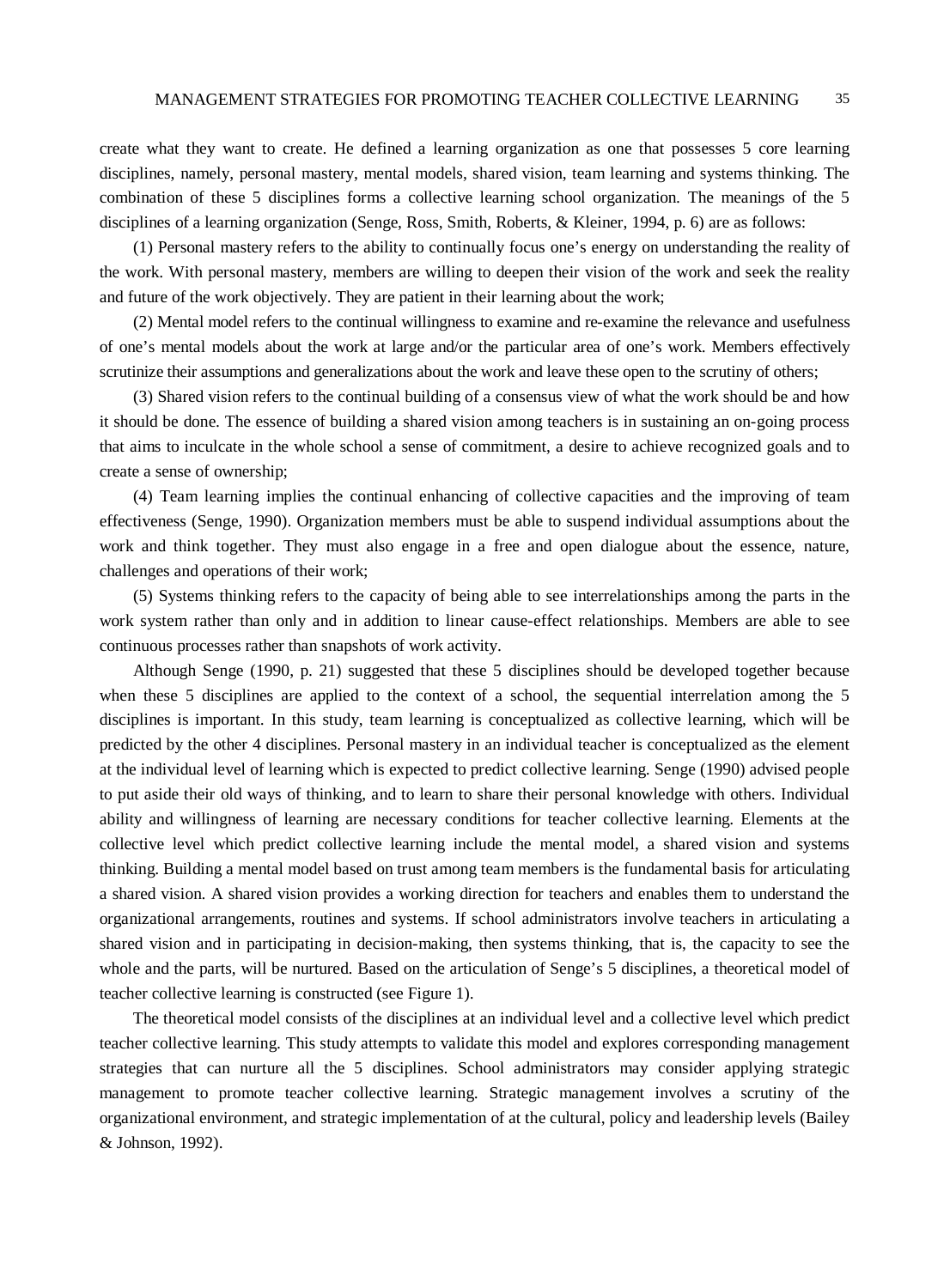

*Figure 1.* Theoretical model of the study.

#### **Management Strategies**

Little research has been done in the field of school management strategies and leadership to identify the supporting conditions which promote teacher collective learning in a school organization. Hords (1997) postulated a set of supporting conditions to facilitate collective learning in a professional learning community, which includes a shared and supportive leadership, shared values and trust, and the provision of resources. Johnston and Caldwell (2001) identified a set of factors that support the development of a learning organization, which includes a culture of collaboration, effective communication channels, professional development programs and learning focused leadership. In a study of the transforming of a school into a learning organization, Leithwood (1998) proposed transformational and shared leadership to reinforce teacher collective learning. To cultivate a community of practice for collective learning, Wenger (1998) emphasized the social relationships among members that create a shared domain and mutual engagement, which will result in knowledge transfer. Taking a knowledge management perspective, Nonaka and Takeuchi (1995) stressed the significance of organizational vision for knowledge creation within an organization. To facilitate organizational learning, Senge (1990) suggested school administrators should exercise shared leadership to build a shared vision with teachers. The above strategies supporting collective learning can be categorized under Bailey and Johnson's (1992) cultural, leadership and policy aspects of management strategies, which include cultivating a culture of trust and collaborative learning, formulating school-based policies for teacher professional development and shared decision-making, and exercising shared and supported leadership for teacher empowerment. These conditions seem to be embedded in the philosophy of Senge's 5 disciplines for a learning organization.

#### **Investing in Professional Development for Personal Mastery**

Investing in teacher professional development could be an effective strategy for developing teacher personal mastery (Hord & Sommers, 2008). When teacher professional competency is enhanced, teachers will have the capacity to contribute their personal knowledge to the learning community during the collective learning process. School administrators can create job requirements and provide opportunities for professional development that make learning about learning mandatory. School administrators may formulate certain job-embedded professional development policies or set up working teams to deal with the practices of the discipline of personal mastery. Job-embedded professional development strategies should be based on the principle that adult learners respond best when dealing with real-life situations and problems, a fundamental professional development approach in facilitating teacher collective learning (DuFour, 2004). Teachers may be invited to share experiences among themselves, or even to demonstrate to their colleagues what they have learnt on courses or in seminars. The establishment of a professional learning community is a good means of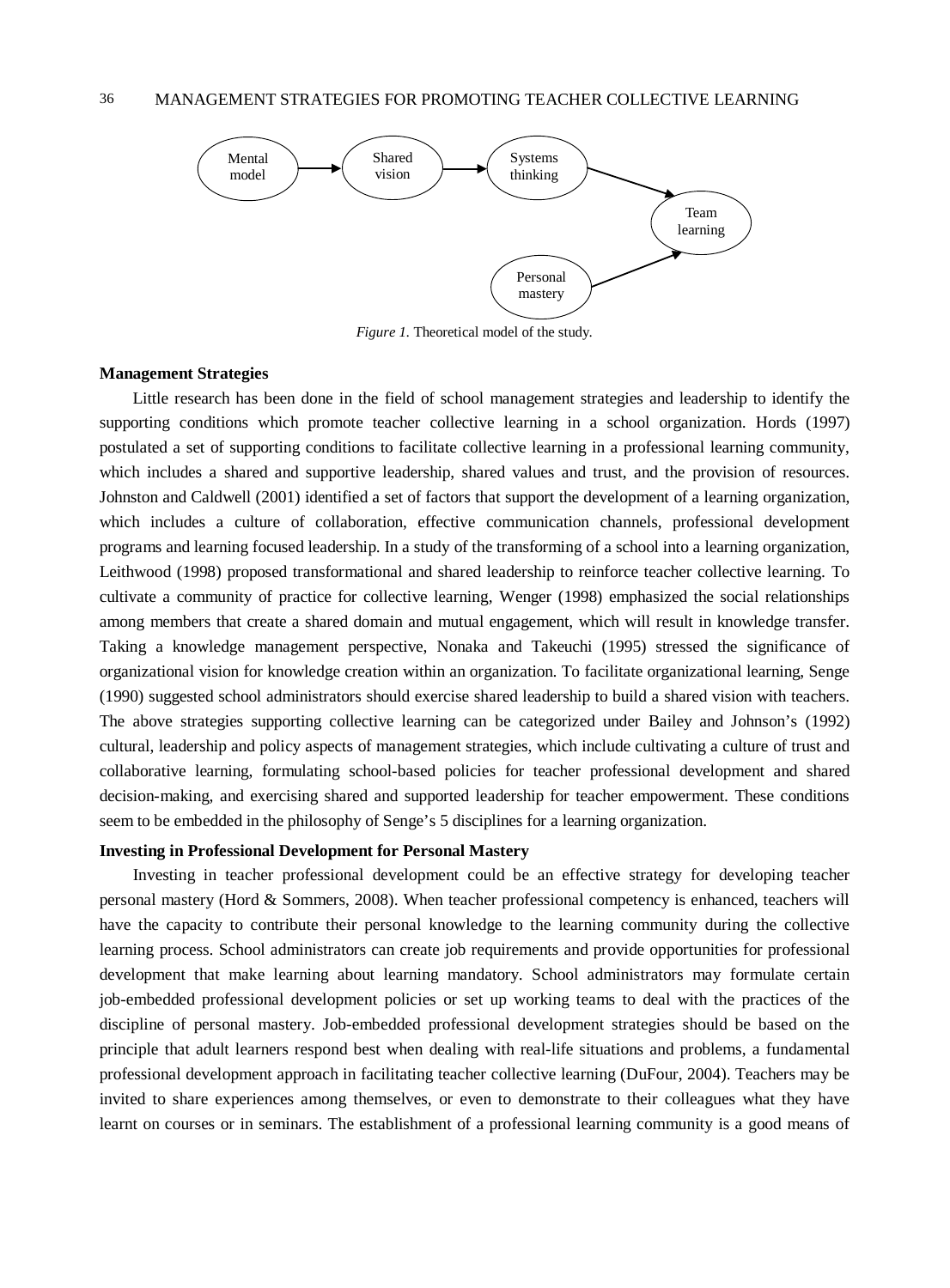enhancing teacher personal mastery. Experienced teachers can serve as mentors to novice teachers, so that novice confidence in areas of expertise and knowledge can be built up and reinforced as time goes by.

#### **Building a Mental Model Based on Trust**

A mental model consists of the deeply ingrained assumptions or generalizations that influence how one understands the world and takes action (Senge, 1990). Sharing one's own mental model is a pillar of the 5 disciplines of Senge's work on teacher collective learning. The knowledge possessed by an individual teacher and his/her mental model of knowledge sharing will affect his/her collective learning. Sharing of a mental model is based on trust, which is a building block of an organization (Whaetley & Kellner-Rogers, 1996). Building a mental model based on trust is an essential factor in building the high-quality relationship needed to foster collaboration in schools. It assists the creation of a shared vision and eventually systems thinking will be nurtured. Implementation strategies for improving the mental model include the cultivation of trust and inquiry-based reflective learning for knowledge sharing.

Teachers require the existence of trust in order to respond openly and share their knowledge (Gruenfeld, Mannix, Williams, & Neale, 1996). School administrators should promote trust in their schools by first fostering trust between themselves and their teachers. Literature on trust supports the view that when there is a higher level of trust, people are more likely to share knowledge (Zand, 1972; Andrew & Delahay, 2000), and more willing to absorb knowledge (Mayer, Davis, & Schoorman, 1995). Effective knowledge transfer requires mutual trust among people (Politis, 2003; Panteli & Sockalingam, 2005). Trust is an essential ingredient in any knowledge sharing activity (Mayer, et al., 1995; Dirks & Ferrin, 2001). Wherever people are working together, the relationship between trust and the ability to transfer knowledge to others appropriately will exist. Trust among staff in a school organization is a critical element necessary to increase student achievement (Bryk & Schneider, 2002) and with trust, collective learning will take place and learning communities will be built.

#### **Exercising Shared Leadership to Articulate a Shared Vision**

The discipline of a shared vision refers to the continual building of consensus regarding what the work should be and how it should be done. The essence of building a shared vision among teachers is to sustain an on-going process that aims to inculcate in the whole school a sense of commitment, and a desire to achieve recognized goals and a sense of ownership. School administrators must have a personal vision regarding how leadership will be provided for the school before working with staff to develop a shared vision for the entire school (Owen, 2004). The transmission of the vision is usually done via official meetings, the school annual plan, disseminated documents, or by frequent reviews of student performance and school effectiveness. Members focus on fostering genuine commitment and enrolment rather than compliance.

Senge (1990) stressed the fact that vision could not be sold. If a shared vision is to develop, members of the organization must cooperate in the building of such a vision. School vision must not be created solely by administrators or imposed from the top down; rather such vision must be created by means of a comprehensive interaction among the individuals in the school and through challenging and on-going dialogue. It is only by reaching a compromise among the individuals and by further developing the vision as a common direction, that a shared vision may be honored with the teachers' commitment. When teachers have actually participated in building the mission and vision of the school, they will possess a strong sense of ownership, which in turn will encourage them to work towards the school goals with enthusiasm. School administrators must, on a continuous basis, share their own vision with the teachers, be assessed on their commitment to the vision, and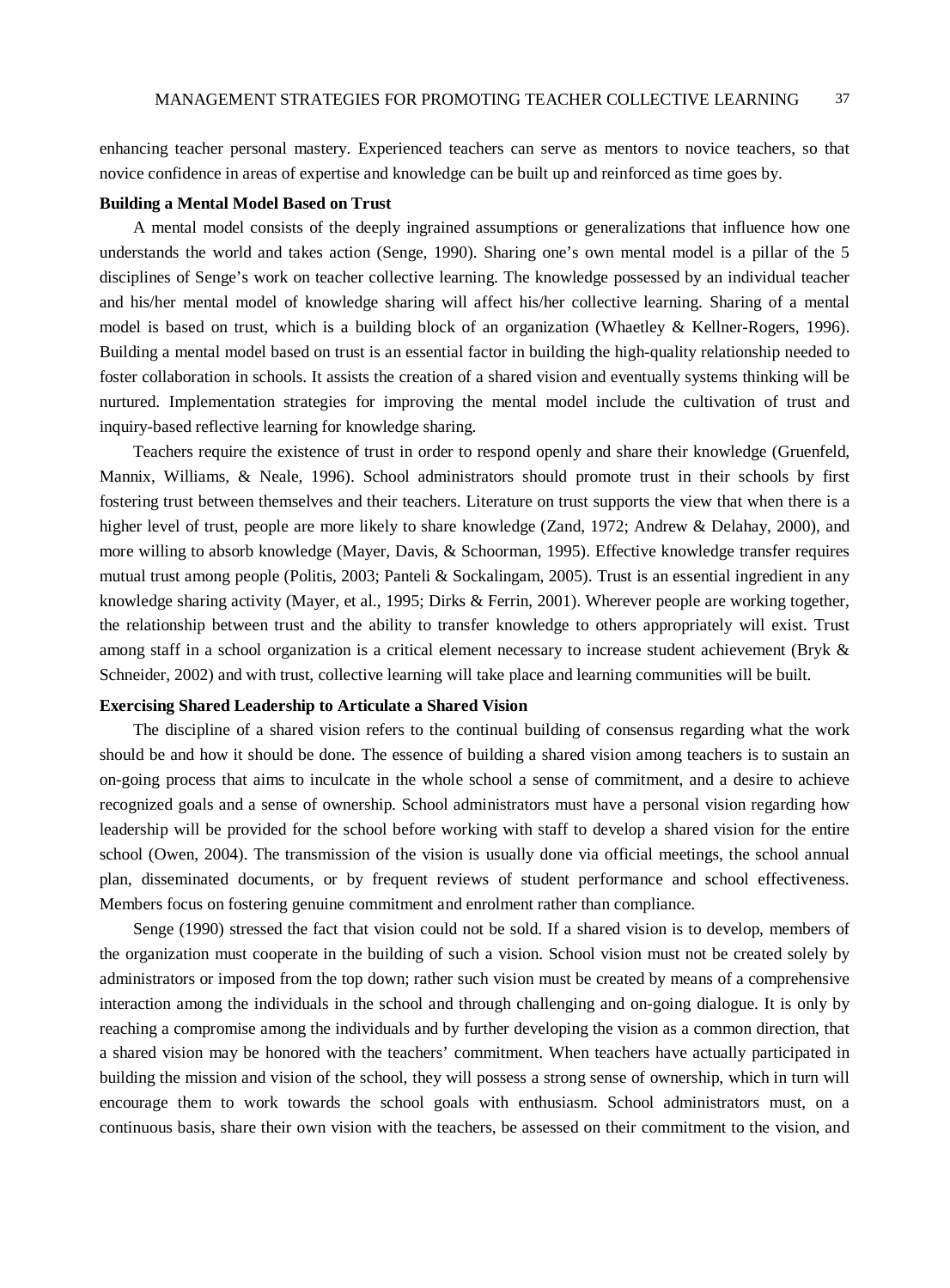be sufficiently open-minded to accept and welcome divergent opinions. Implementation strategies to articulate a shared vision could include engaging staff with administrators in conversation about a new practice and why it could be useful to the school or how it will fill some agreed-upon need.

### **Empowering Shared Decision-making for Systems Thinking**

Seeing the school organization as a whole rather than a collection of parts is essential for collective learning. School administrators should strive for regular collegial interaction in the face of system problems and school resistance to change. Shared decision-making should aim at reforming educational practices by creating conditions in schools that facilitate improvement, innovation and continuous professional growth. Literature on restructuring generally favored shared decision-making (Cheng, 2008). Shared decision-making was perceived as forging links between administrators and teachers (Sergiovanni, 1992). Teachers from different groups with different value systems can be invited to share their values with the administration team to exercise systems thinking. This will help build up a holistic appreciation of the domain of work as well as the processes that make up the bigger system of the work.

#### **Professional Dialogue for Collective Learning**

Team learning refers to the continual enhancing of collective capacities and the improving of team effectiveness (Senge, 1990). Under a process of collective learning, teachers are able to suspend individual assumptions about the work and think together. They are also able to engage in a free and open dialogue about the essence, nature, challenges and operations of their work. In the present study, the discipline of team learning is conceptualized as teacher collective learning. In team learning, teachers have to work in collaboration with one another, to learn from one another, to learn together and to reinforce the team's learning (Leithwood, 1998). Teachers learn more effectively when they interact with other teachers and learn together as a team.

# **Research Methods**

This study aims to validate a theoretical model for developing teacher collective learning by using a quasi-experimental design, and explores the management strategies that would provide a school administrator with practical steps to effectively promote collective learning in the school organization. A self-response quantitative questionnaire survey was designed to collect data from secondary school teachers in Hong Kong. The data were directly collected from target subjects through the questionnaire. A SEM (structural equation model) was applied to examine the factor structures and the paths among the variables by using Lisrel 8.3 (Joreskog & Sorbom, 1999). The SEM is a collection of statistical techniques that allows the examination of a set of relationships between independent variables and dependent variables.

#### **Instruments**

An instrument was developed to investigate how teachers perceived certain issues. Section 1 of the questionnaire collected the background information of the respondents. Teachers were asked to provide demographic information as part of the self-report questionnaire, i.e., gender, teaching experience, education level and administrative duties. Section 2 of the questionnaire contained 10 issues and was designed to measure the 5 disciplines of the learning organization model. The content of the 5 disciplines was based on a careful examination of the literature. The statements representing these leadership domains were adapted from Senge. The research questions stipulate some notion of distance in the theorizing and often assume the equal spacing of the interval scale. The data were treated as an interval scale. All items in section 2 and 3 were measured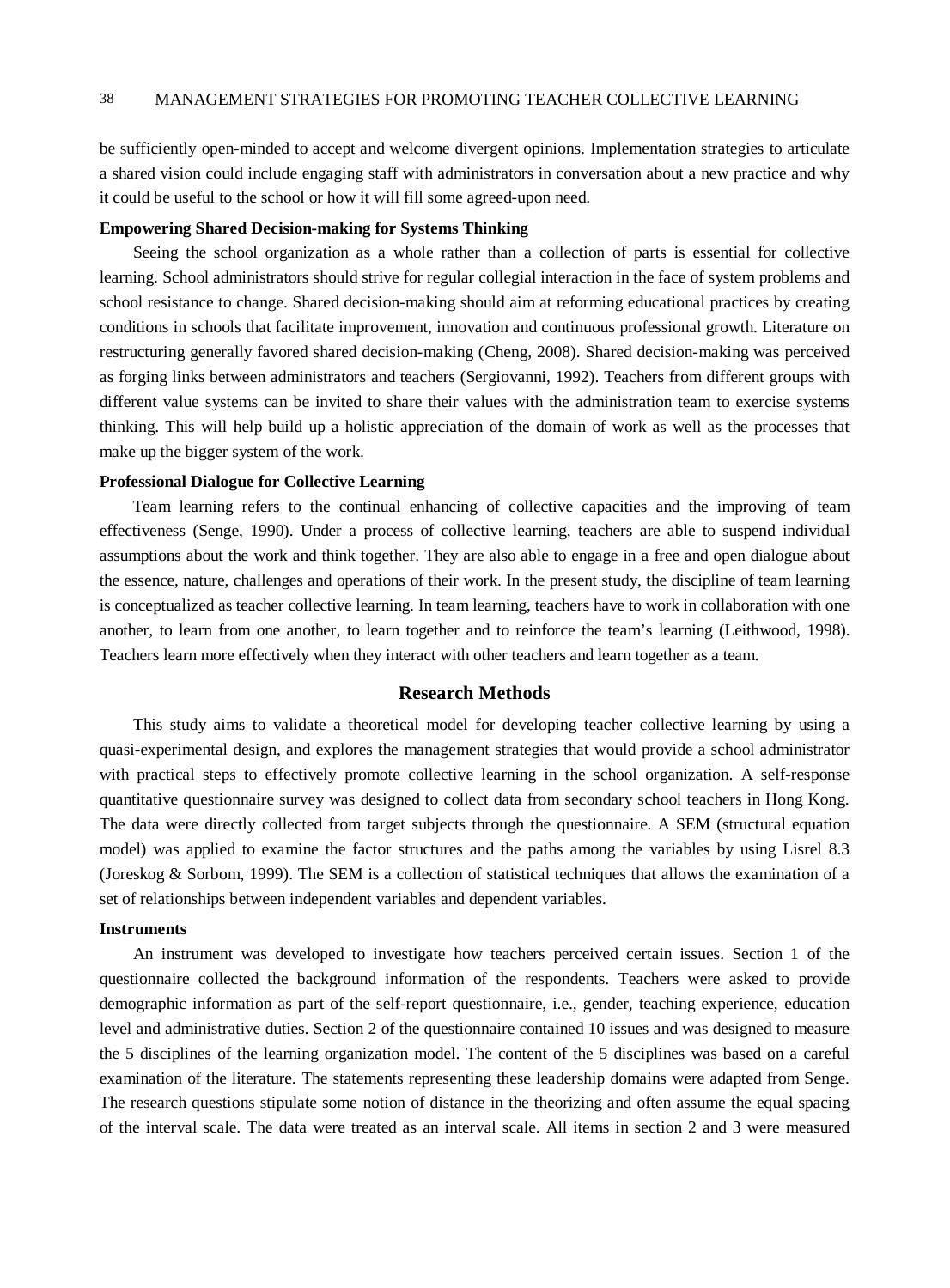using a 6-point Likert-type scale ranging from 1 (Strongly disagree) to 6 (Strongly agree). Teachers were asked to indicate the extent to which they perceive their learning behavior regarding the 10 items.

#### **Sample**

The subjects in the study were teachers from aided secondary schools in Hong Kong. There are 473 secondary schools in Hong Kong, of which 90% of are aided schools, 5% are government schools, and the other 5% are direct subsidy schools. All of the schools fall under the governance of the education department through the education ordinance and education regulations. Only aided secondary schools were chosen in this study, because they form the major school sector and form a homogeneous group. All aided schools have local school management committees and are governed by the codes of aid. The codes of aid set out requirements on such matters as accounts, admission of pupils, staff appointments and staff dismissals. Accompanying education regulations set out detailed requirements on such matters as furnishings, safety precautions, class size, toilets and school holidays. All aided schools have been required to fully implement SBM since 2000.

The sample was drawn from 20 aided secondary schools (5% of total schools). The schools were selected by cluster sampling. This sampling method is preferred when the population is very large or spread out over a wide geographical area, as in Hong Kong. It involves less time, less expense and is generally more convenient. There were small differences among the group means and the group variances, thus, a cluster sample was more appropriate than a stratified sample. The 20 sampled schools were drawn in proportion to the total number of schools in each district according to the Education Bureau's list of schools. Ten schools were drawn from the new territories, 5 schools were drawn from Kowloon Peninsula, and the other 5 were drawn from Hong Kong Island. Sixty teachers in each sample school were selected, resulting in a total of 1,200 teachers. Of these, 777 responded to the questionnaire.

#### **Data Collection Procedures**

After obtaining approval from the targeted school principals to conduct the survey, and appointing a staff member to take charge of the distribution and collection of the questionnaires in the schools, the package materials were sent by mail to the targeted schools. The package contained the questionnaires, covering letters explaining the purpose of the survey and assuring complete commitment to ethical research principles, and instruction sheets. The completed questionnaires were then collected by the appointed researcher coordinators of each school and sent back to the researchers.

#### **Findings**

The structural and measurement coefficients from the completely standardized solution under maximum likelihood estimation are presented in Figure 2. The goodness of fit statistics is shown in Table 1. All paths in the model were significant at the 0.05 level according to the Z statistics:

- (1) Mental model and shared vision ( $\gamma$ =0.34);
- (2) Shared vision and systems thinking  $(\gamma=0.87)$ ;
- (3) Systems thinking and team learning  $(\gamma=0.91)$ ;
- (4) Personal mastery and team learning  $(\gamma=0.09)$ .

The hypothesized model is a good fit to the data. The results of the Lisrel with the 777 participants showed that the chi square value was not significant for the overall model,  $\chi$ 2(N=777)=26.23, P=0.56055. As an absolute fit index, the chi-square assesses the discrepancy between the sample covariance matrix and the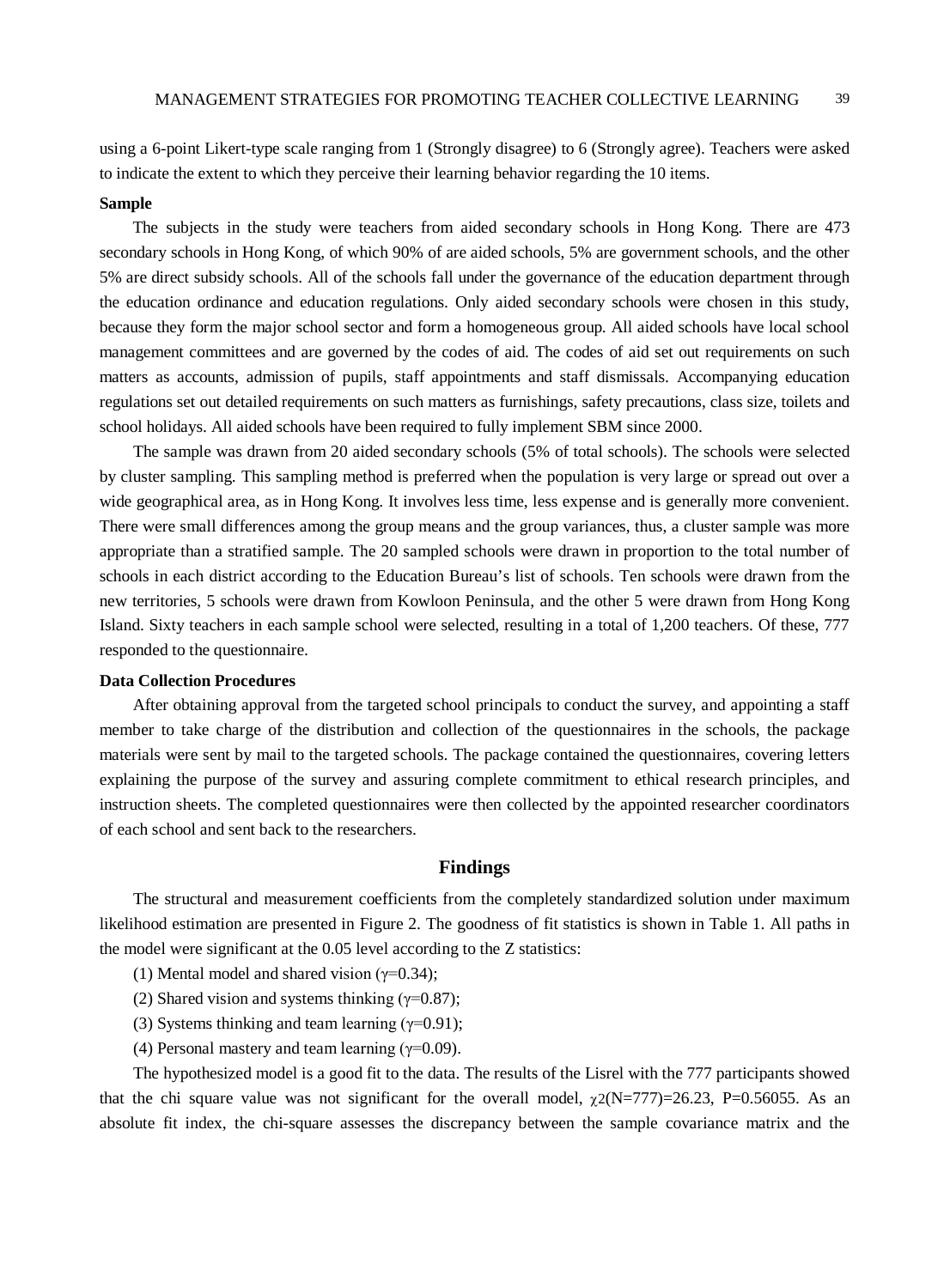implied covariance matrix based on the hypothesized model. A non-significant chi-square suggests that the model may be a reasonable representation of the data. However, the assessment of fit using the chi square test is confounded by sample size. When the sample size is large, the small difference between the sample covariance matrix and the reproduction covariance may be found significant.



*Figure 2.* Result for the structural model.

| Table 1                                                     |  |
|-------------------------------------------------------------|--|
| Goodness of Fit Statistics of the Structural Equation Model |  |

| $\sim$<br>$\mathcal{N}$ | đÌ             | value<br><b>TTO</b><br>. | $-$<br>н  | SRMR  | $\sim$ T<br>н | NINIEI<br>NNF | <b>TTI</b><br>…<br>щ, |
|-------------------------|----------------|--------------------------|-----------|-------|---------------|---------------|-----------------------|
| 26.23<br>____           | na<br>∠c<br>__ | 56055<br>10U3.           | $0.000\,$ | 0.020 | 1.00          | 0.01          | 0.001                 |

*Notes.* RMSEA (root mean square error of approximation); SRMR (standardized root mean square residual); CFI (comparative fit index); NNFI (non-normed fit index); and IFI (incremental fit index).

The relative-fit index and residual-based indexes are two types of additional fit indexes used widely to complement the chi-square. Relative-fit indexes include a CFI, NNFI and an IFI. These indexes measure the relative improvement in fit by comparing a hypothesized model with a base-line model. The base-line model is an independence model in which all variables are expected to be uncorrelated. These indexes range from zero to one, with larger values indicating a better fit. They should be at least larger than 0.9 for a reasonable goodness of fit. In the present study, the indexes are: CFI=1.00, NNFI=1.00 and IFI=1.00, which suggest a reasonable fit between the data and the hypothesized model.

Other than relative-fit indexes, residual-based indexes can also be used. The SRMR measures the average value across all standardized residuals between the elements of the observed and implied covariance matrices. The RMSEA assesses the absence of fit because of model mis-specification and provides a measure of discrepancy per degree of freedom (Browne & Cudeck, 1993). The SRMR ranges from zero to one, though there is no upper limit for the RMSEA, and smaller values indicate a better model fit. A value of 0.08 or less for the SRMR and a value of 0.06 or less for the RMSEA indicate an adequate fit (HU & Bentler, 1999). In this study, the SRMR=0.020 and the RMSEA=0.0 (90% CI. 0.0; 0.026), given that this is a stringent model in which the correlations among all measurement errors were not set free, these fit statistics indexes show that the model fit the data fairly well. The covariance matrix of the 5 latent variables is shown in Table 2.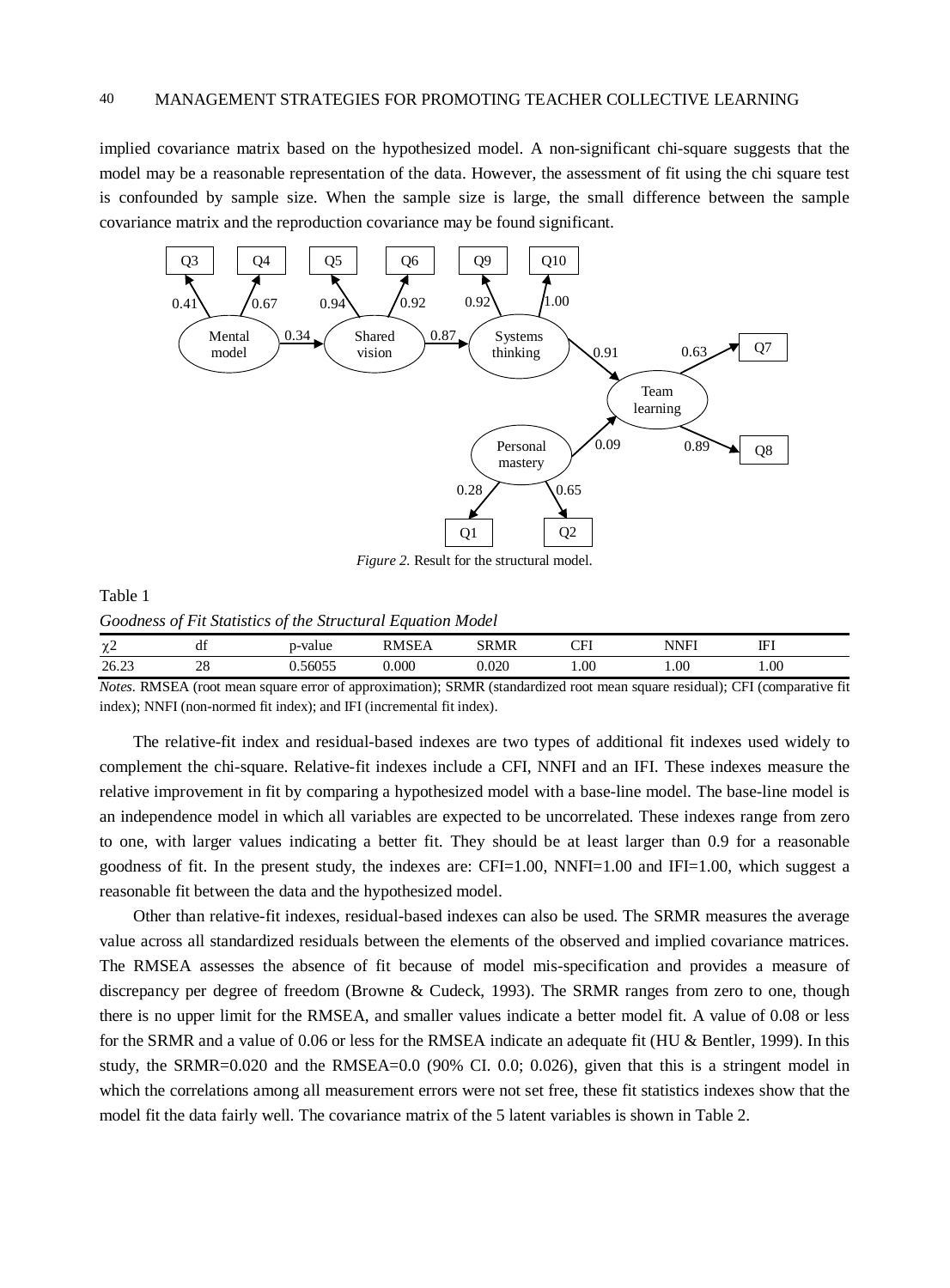| Covariance man a of Earlin variables |                  |               |               |              |                  |  |
|--------------------------------------|------------------|---------------|---------------|--------------|------------------|--|
|                                      | Systems thinking | Shared vision | Team learning | Mental model | Personal mastery |  |
| Systems thinking                     | 1.00             |               |               |              |                  |  |
| Shared vision                        | 0.87             | 1.00          |               |              |                  |  |
| Team learning                        | 0.93             | 0.82          | 1.00          |              |                  |  |
| Mental model                         | 0.30             | 0.34          | 0.36          | 1.00         |                  |  |
| Personal mastery                     | 0.29             | 0.34          | 0.35          | 0.98         | 1.00             |  |

Table 2

| Covariance Matrix of Latent Variables |  |  |  |
|---------------------------------------|--|--|--|
|---------------------------------------|--|--|--|

#### **Discussion**

The results of the study showed that the theoretical framework is validated by the SEM, in which the concepts of Senge's 5 disciplines of organizational learning coexist in school and could be explained by the proposed model. The path model shows that there are predictive effects of personal mastery (0.09) and systems thinking (0.91) on teacher collective learning. Mental model (0.34) is the predictor of shared vision, along this path, and shared vision (0.87) is the predictor of systems thinking (see Figure 2). In this model, personal mastery and systems thinking were confirmed as the direct predictors of teacher collective learning. These showed that collective learning depends on both the individual teacher's pedagogical competency and their ability to conceptualize a holistic view of the interrelationships among jobs in the school organization. The effect of systems thinking (0.91) to predict collective learning is far greater than the effect of personal mastery (0.09). This reflects the power of systems thinking, that is, seeing the whole and the parts, to boost collective learning. According to Senge (1990), system thinking is the key discipline for achieving successful collective learning. This was also found to be true in the context of secondary schools in Hong Kong.

Systems thinking depends on creating a shared vision, while a shared vision is based on a mental model built on trust. If based on trust, a shared mental model can lead to a plan everyone can agree on and eventually create a shared understanding of how the organization really works. Members can then work together to achieve that vision. The essence of building a shared vision among teachers is to sustain an on-going process that aims to inculcate in the whole school a sense of commitment, a desire to achieve recognized goals and a sense of ownership. Creating a shared vision is critical to developing in teachers a holistic appreciation of the domain of the work as well as the processes that make up the bigger system of the work.

Descriptive statistics of the model show that, with the exception of systems thinking, the mean value of all the disciplines is higher than 4.00 (see Table 3). These findings show that the respondents slightly agreed that they are willing to deepen their vision of the work and see the reality and future of the work objectively. They tended to agree that they are using their own thinking to effectively scrutinize their assumptions and generalizations about the work and leave these open to the scrutiny of others. They slightly agreed that they can continually build a shared vision about what and how the work should be, and can suspend individual assumptions about the work and think together. However, the mean value of systems thinking is the lowest (3.80) among the 5 disciplines, which shows that the respondents can hardly see the interrelationships among parts in the work system rather than only and in addition to linear cause-effect relationships. If school administrators want their teachers to see interrelationships among parts in the school organization, the model suggests that school administrators should be handled strategically in school policy, cultural and leadership domains that allow teachers to collectively acquire, analyze, disseminate, store-code, retrieve and use successful professional practices relevant to their performance in school (Popper & Lipshitz, 1998). School administrators need to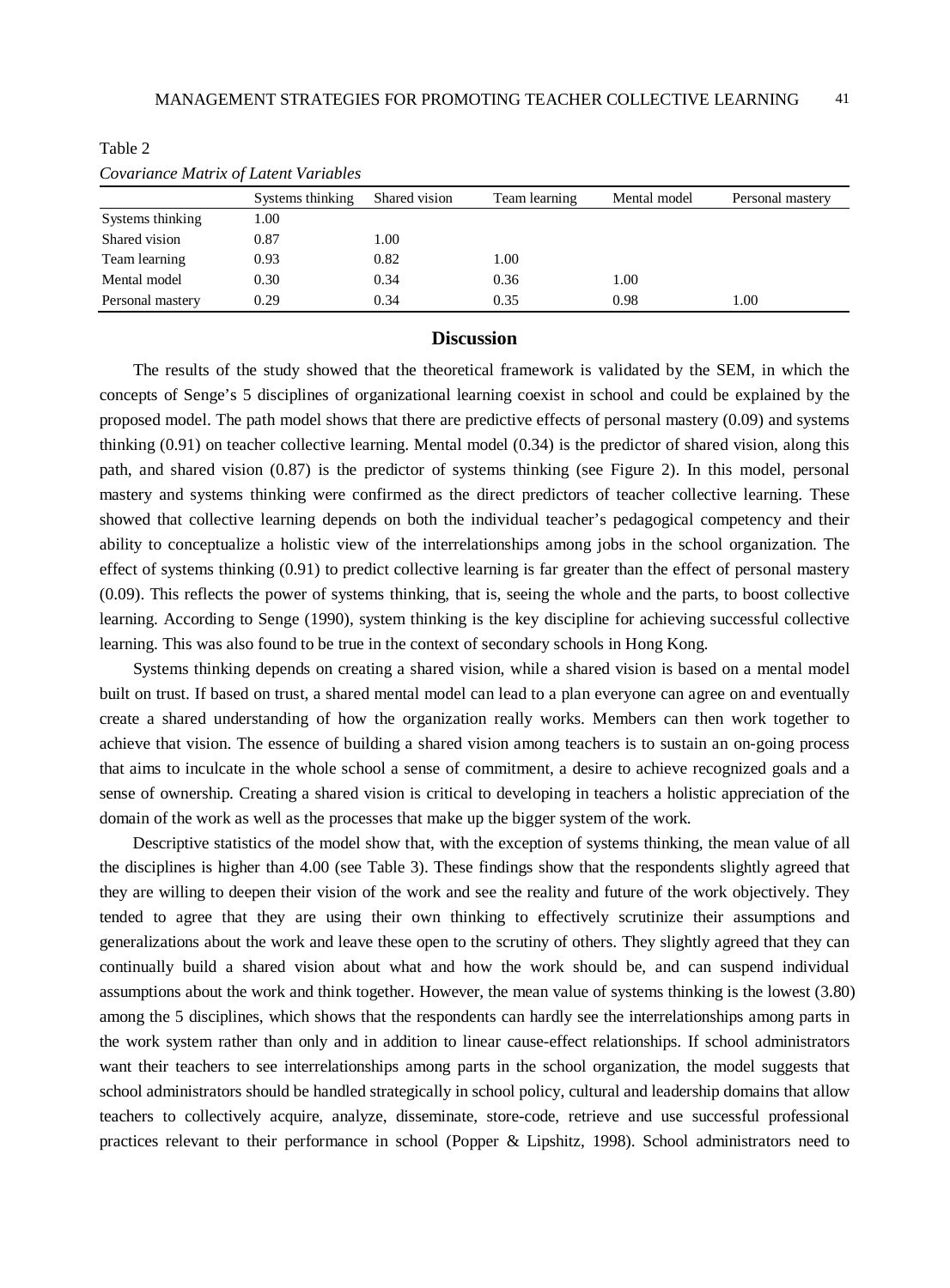formulate school policies, exercise shared and supportive leadership (Hord, 1997) and nurture a collegial and trusting culture (Hord & Sommers, 2008) to promote the development of the 5 disciplines.

# Table 3

# *Descriptive Statistics of the Variables*

|                    | Systems thinking | Shared vision | Team learning | Mental model | Personal mastery |
|--------------------|------------------|---------------|---------------|--------------|------------------|
| Mean               | 3.80             | 4.18          | 4.04          |              | 4.01             |
| Standard deviation | 0.99             | 0.94          | 0.83          | 0.63         | $0.80\,$         |

#### **Strategies in the Policy Domain**

School administrators may formulate policy in teacher professional development to deal with the practice of the discipline of personal mastery and foster reflective practices via the development of professional learning communities to improve the mental model. Staff professional development programs should be coupled with a formative staff appraisal system to identify teachers' needs for formulating teaching learning activities at both school and individual levels. It would be desirable if teachers' participation in profession-related training activities could be stated in the school's annual plan as an essential issue fully supported by the school authority. Administrators should encourage teachers to participate in school-based reflective learning activities which target the creation of pedagogical content knowledge that will help teachers meet the challenges of the new era. Schools that intend to enhance the practice of the discipline of personal mastery among their staff members should aim at offering support and encouragement for individuals' on-going learning.

School administrators should also create a school structure and routines that support learning, and encourage regular collegial interaction in the face of system problems and school resistance to the practice of systems thinking. They would need to be committed to the school-based management policy that ensures that staffs share a clear vision for the school that involves all teachers in decisions about goals and missions. School administrators should also formulate strategies to help teachers acknowledge the relationship between things and operations. The most compelling of these strategies is the ability to see the world as a complex system. When teachers are able to appreciate the inter-relationship among the components of an event or an idea, they will then be able to make decisions that are better-informed. Teachers will not be interested in participation in the decision-making of activities if the annual school plans are determined by the senior management only and not shared by teachers. It should be in the interest of the administrators to encourage participation that provides more opportunities for teacher participation in planning and policy formulation, which will facilitate and commit teachers to systems thinking (Alavi & McCormick, 2004). Such involvement increases the consensus on goals and priorities, and breaks the narrow perception that many teachers may have when they are isolated in the classroom. Shared decision-making could therefore be a way to develop systems thinking.

## **Strategies in the Cultural Domain**

School administrators are responsible not only for institutionalizing policies and resources that support collective learning, but also for nurturing a culture that ensures the productivity of collective learning (Popper & Lipshitz, 1998). Cultivating a culture of trust and organizational learning could be an effective method for developing a mental model built on trust- and reflection- based learning. School administrators should aim to nurture a culture of trust that encourages communication, support and collective thinking as a part of the learning process. All real collective learning efforts must come from within the members of the community for these to be effective. Trust is based on relationships. Trust building is a journey which starts from a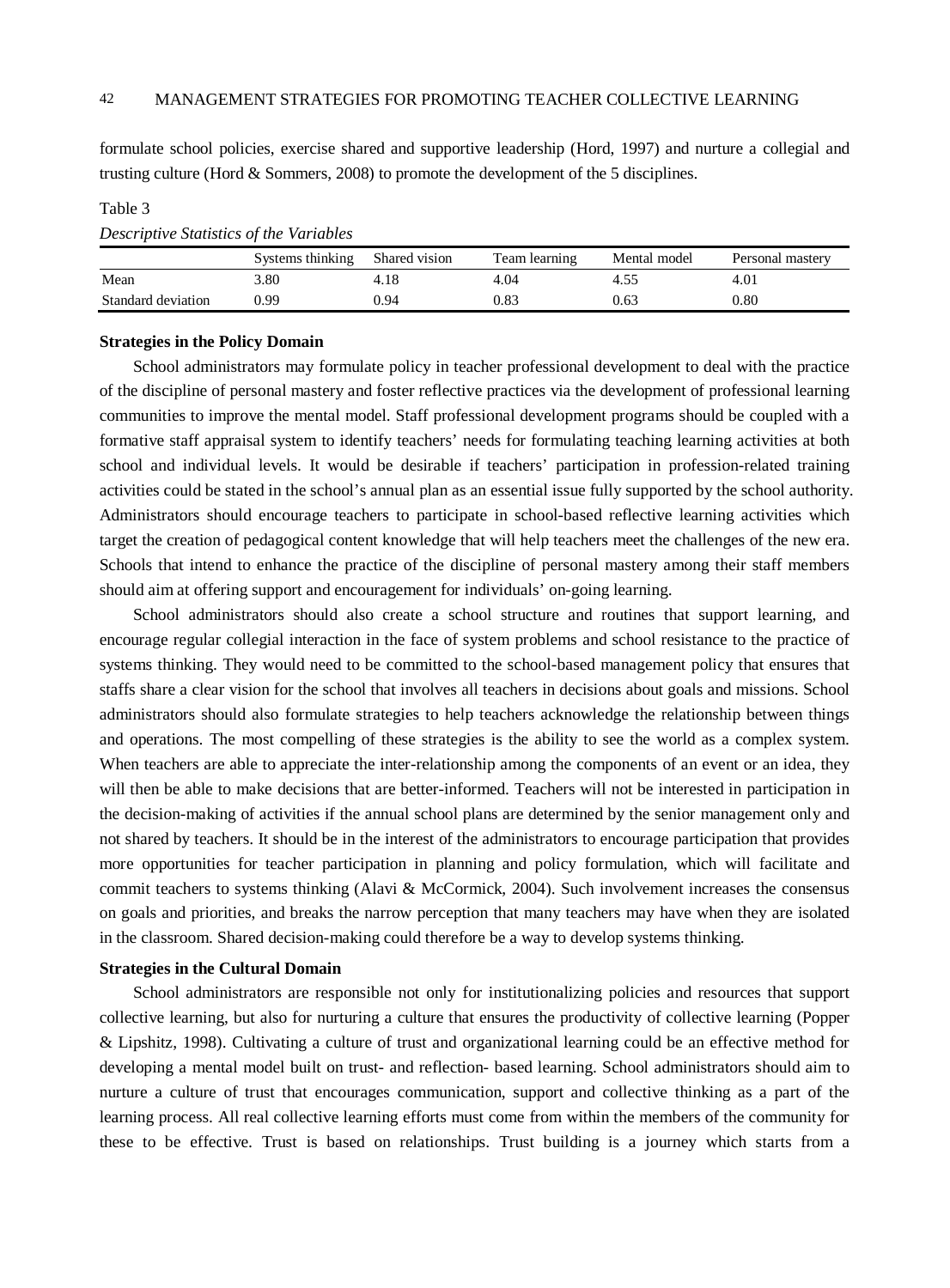professional relationship in which clear roles and responsibility are defined, in terms of the team first, and then more personal relationships. Trust between people is associated with professional relationships rather than individual relationships. Trust can also be built without social cues within this concept (Meyerson, Weick, & Kramer, 1996; Jarvenpaa, Knoll, & Leidner, 1998). With a professional relationship, trust between team members is underpinned by clear understanding of each team member's roles, aims and responsibilities.

School administrators should also foster a culture of organizational learning in which members of the staff are able to present their points of view in thorough discussions before decisions are made. The shared mental model among members is crucial for the creation of a cohesive type of organizational culture. Relevant structures like dual channels of communication, evaluations, reflections and experience sharing would best suit the purpose of providing opportunities for teachers to work in collaboration with one another and to learn from one another.

#### **Strategies in the Leadership Domain**

Any changes in a school must be accepted, appreciated and nurtured by the leader. In order to promote teacher collective learning, school administrators should be committed to their leadership role as change agents. Teachers have to be supported and equipped so that they are able to make the changes happen. School leaders have to cultivate an organizational culture that facilitates both the formal and informal learning processes, which are intrinsic to a learning organization (Marsick & Watkins, 1996; Marsick, 1987). They need to exercise a shared and supportive leadership to sustain collective learning that keeps the shared vision alive in communication and actions, and align professional development to support the change. School administrators must share their own vision with the teachers, be assessed on their commitment to the vision, and be sufficiently open-minded to accept and welcome divergent opinions. They need to empower teachers to make changes in their schools, promoting and publicizing the ideas put forward by members of staff, and reinforcing work and initiatives across different boundaries which are crucial to strengthening the professional development both of individual teachers and of the whole school (Mark & Louis, 1999).

## **Conclusion**

This paper contributes an empirical model of teacher collective learning in the context of secondary schools in Hong Kong. It extends knowledge of the management strategies for promoting teacher collective learning by providing practical guidelines for school administrators to lead a learning organization. It also reveals the power of systems thinking in fostering teacher collective learning in a school organization. If the school administrators are to implement management strategies based on Senge's 5 disciplines for promoting teacher collective learning, there is considerable work to be done. First, school administrators need to review the existing teacher professional development program and shared decision-making policy in their schools to ensure that teacher personal mastery and systems thinking are being developed. Otherwise, they should formulate school-based policy to involve teachers in professional development and shared decision-making. Second, they should nurture a culture of trust and empower teachers to create a shared vision with them. School administrators could build trust with teachers and school staff by always placing the interests of the pupils first, carrying out what has been agreed upon and acting in the interests of teachers. School administrators must have a personal vision regarding how leadership will be provided for the school before working with staff to develop a shared vision. Third, school administrators should exercise a supportive and shared leadership role. They must act as learners and work with teachers openly to discuss instructional problems and explore solutions to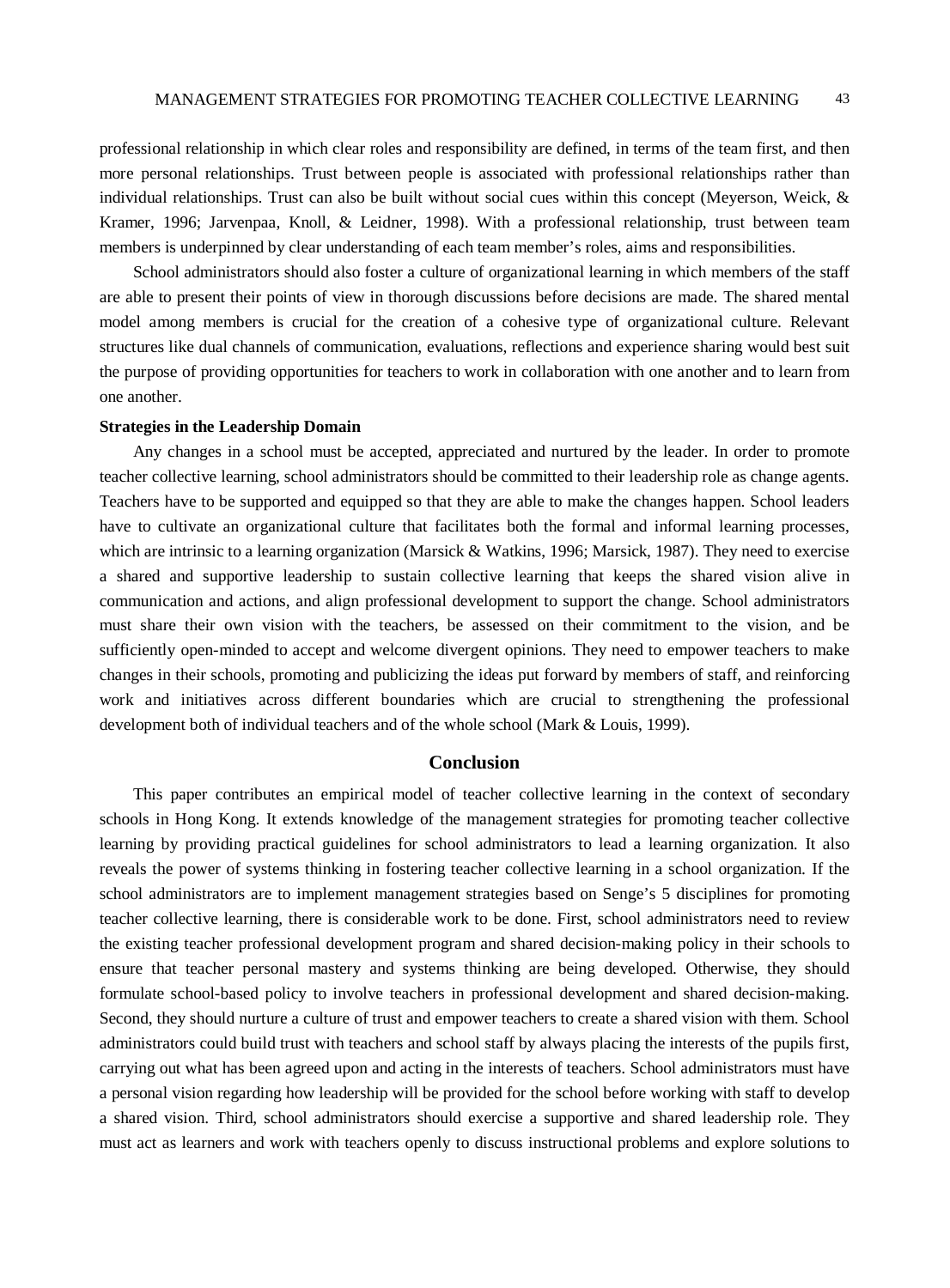the problems that they identify. The implementation of management strategies in school policy, cultural and leadership domains could be some of the ways to promote teacher collective learning in the curriculum reform in Hong Kong.

#### **References**

- Alavi, S. B., & McCormick, J. (2004). A cross-cultural analysis of the effectiveness of the learning organization model in school contexts. *The international Journal of Educational Management, 18*(7), 408-416.
- Andrews, K. M., & Delahay, B. L. (2000). Influences on knowledge processes in organizational learning: the psychosocial filter. *Journal Management Studies, 37*, 797-810.
- Bailey, A., & Johnson, G. (1992). How strategies develop in organization. In Faulkner, & Johnson (Eds.), *The challenge of strategic management*. London: Kogan Page Ltd.
- Browne, M. W., & Cudeck, R. (1993). Alternative ways of assessing model fit. In K. A. Bollen, & J. S. Long (Eds.), *Testing structure equation models* (pp.136-162). Newsbury Park, C.A.: Sage.
- Bryk, A. S., & Schneider, B. (2002). *Trust in schools: A core resource for improvement*. New York, NY: Russell Sage Foundation.
- Cheng, C. K. (2008). Management practices for promoting shared decision making in school organization. *KEDI Journal of Educational Policy, 5(2)*, 63-88.
- Cheng, C. K. (2009). Cultivating communities of practice via learning study for enhancing teacher learning. *KEDI Journal of Educational Policy, 6*(1), 81-104.
- Dirks, K. T., & Ferrin, D. L. (2001). The role of trust in organizational settings. *Organization Science, 12*(4), 450-467.
- DuFour, R. (2004). Leading edge: The best staff development is in the workplace, not in a workshop. *Journal of Staff Development, 25*(2), 63-64.
- Gruenfeld, D. H., Mannix, E. A., Williams, K. Y., & Neale, M. A. (1996). Group composition and decision making: How member familiarity and information distribution affect process and performance. *Organizational Behavior and Human Decision Process, 67(1)*, 1-15.
- Hodkinson, P., & Hodkinson, H. (2005). Improving schoolteachers' workplace learning. *Research Paper in Education, 20*(2), 109-131.
- Hord, S. M. (1997). *Professional learning communities: Communities of continuous inquiry and improvement.* Austin: Southwest Educational Development Laboratory.
- Hord, S. M., & Sommers, W. A. (2008). *Leading professional learning community: Voice from research and practices*. USA: Corwin Press.
- HU, L., & Bentler, P. M. (1999). Cutoff criteria for fit indexes in covariance structure analysis: Conventional criteria versus new alternative. *Structure Equation Modeling, 6*(1), 1-55.
- Jarvenpaa, S. L., Knoll, K., & Leidner, D. E. (1998). Is anybody out there? Antecedents of trust in global virtual teams. *Journal of Management Information System, 14*(4), 29-64.
- Johnston, C., & Caldwell, B. (2001). Leadership and organizational learning in the quest for world class schools. *The International Journal of Education Management, 15*(2), 94-102.
- Jöreskog, K. G., & Sörbom, D. (1999). *LISREL 8.3: User's reference guide*. Chicago: Scientific Software.
- Leithwood, K. (1998). Team learning processes. In K. Leithwood, & K. S. Louis (Eds.), *Organizational learning in schools* (pp. 203-218). Lisse: Swets & Zeitlinger.
- Marks, H., & Louis, K. S. (1999). Teacher empowerment and the capacity for organizational learning. *Educational Administration Quarterly, 35*(4), 707-750.
- Marsick, V. J. (1987). *Learning in the workplace*. London: Croom Helm.
- Marsick, V. J., & Watkins, K. E. (1996). Adult educators and the challenge of the learning organization. *Adult Learning, 7*(4), 18-20.
- Mayer, R. C., Davis, J. H., & Schoorman, F. D. (1995). An integrative model of organizational trust. *Academy of Management Review, 20*(3), 709-734.
- Meyerson, S., Weick, K. E., & Kramer, R. M. (1996). Swift trust and temporary groups. In R. M. Kramer, & T. R. Tyler (Eds.), *Trust in organizations: Frontiers of theory and research* (pp. 166-195). London: Sage Publications.
- Nonaka, I., & Takeuchi, H. (1995). *The knowledge-creating company: How Japanese companies create the dynamics of*